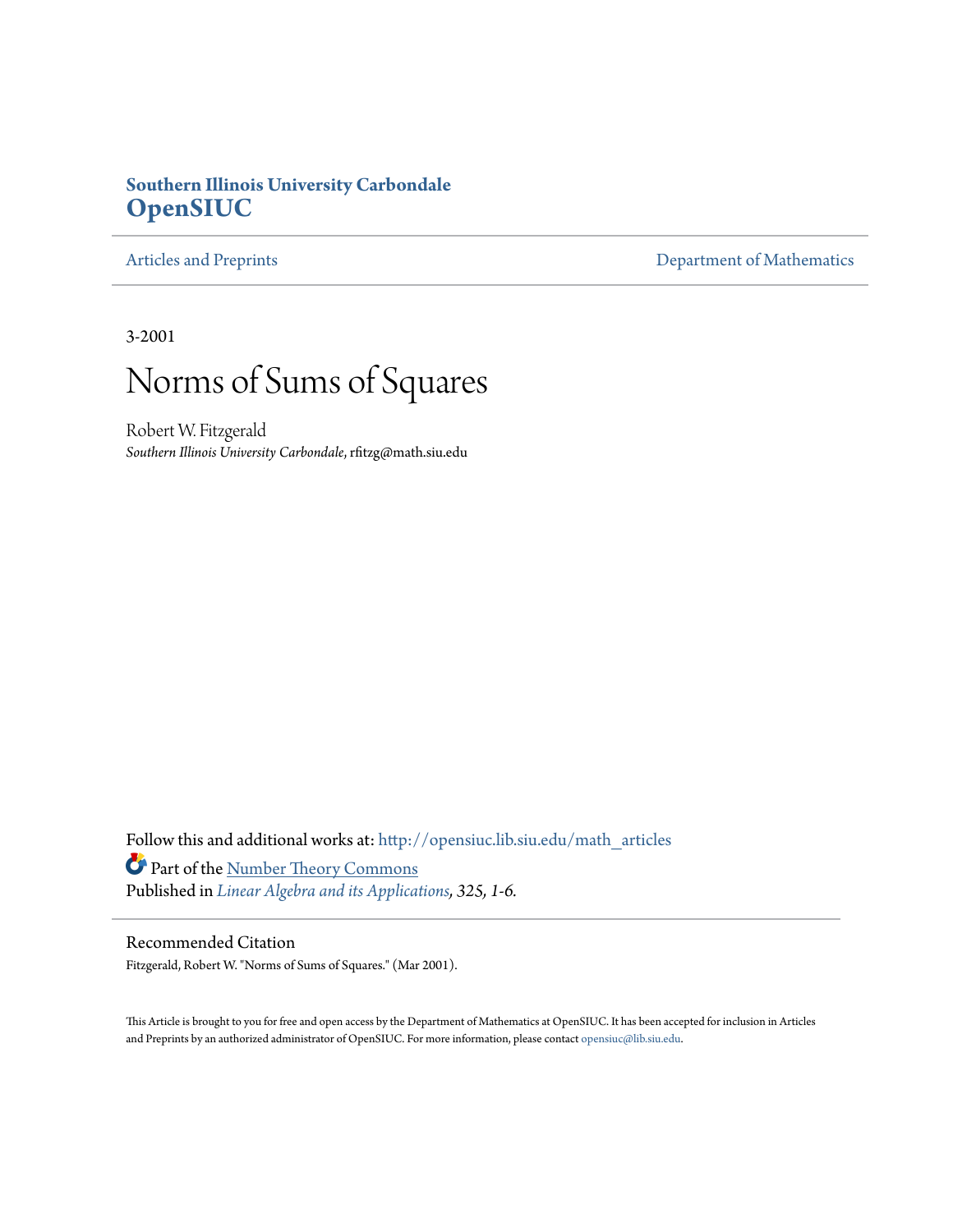# NORMS OF SUMS OF SQUARES

ROBERT W. FITZGERALD

Southern Illinois University

ABSTRACT. For a finite separable extension  $K/F$  of fields of characteristic not 2, the norm of a sum of  $2^n$  squares in K is a sum of  $2^n$  squares in F. We find explicit identities.

Let F be a field of characteristic not 2 and let  $K/F$  be a finite separable extension. A special case of Scharlau's Norm Principle [4, I 8.6] says that if  $\alpha$  is a sum of  $2^n$  squares in K, for some n, then  $N_{K/F}(\alpha)$  is a sum of  $2^n$  squares in F. The goal here is to find explicit identities expressing  $N_{K/F}(\alpha)$  as a sum of  $2^n$  squares in F.

The motivation is a previous result [1, 1.1] for monic, separable  $f(x) \in F[x]$ : If  $f(x)$  is the characteristic polynomial of a symmetric  $k \times k$  matrix over F then the discriminant of  $f(x)$  is a sum of  $2^n$  squares, where  $2^{n-1} < k \leq 2^n$ . The converse is true for  $n = 2$ and false for  $n \geq 4$ . To settle the open case  $n = 3$  requires an explicit identity for the discriminant as a sum of four squares. Such an identity follows, by the proof of [1, 1.1], from the identity expressing the norm, from a cubic extension, of a sum of three squares in K as a sum of four squares in F. Although we obtain such an identity here, it is too complicated to immediately settle the  $n = 3$  case. This application will be postponed.

The proofs depend on a matrix theoretic approach to the transfer of a quadratic form, which seems to be new. Then one imitates the proof of Scharlau's Norm Principle (and Witt's Cancellation Theorem), replacing the usual vector space arguments with explicit matrix computations.

We have presented formulas for several cases other than the one which motivated this work because there is a curious difference between the case of two squares and the case of four or more squares. This is best illustrated by an example. Suppose  $[K : F] = 2$  with  $\sigma$ the non-trivial F-automorphism of K. Let  $x_1, x_2 \in K$ . Then:

$$
N_{K/F}(x_1^2 + x_2^2) = (x_1^2 + x_2^2)(\sigma(x_1)^2 + \sigma(x_2)^2).
$$

We have the standard identity:

(0.1) 
$$
(x_1^2 + x_2^2)(y_1^2 + y_2^2) = (x_1y_1 + x_2y_2)^2 + (x_1y_2 - x_2y_1)^2.
$$

1991 Mathematics Subject Classification. 11E25, 15A18,12Y05.

Key words and phrases. Norm, sums of squares, symmetric matrix.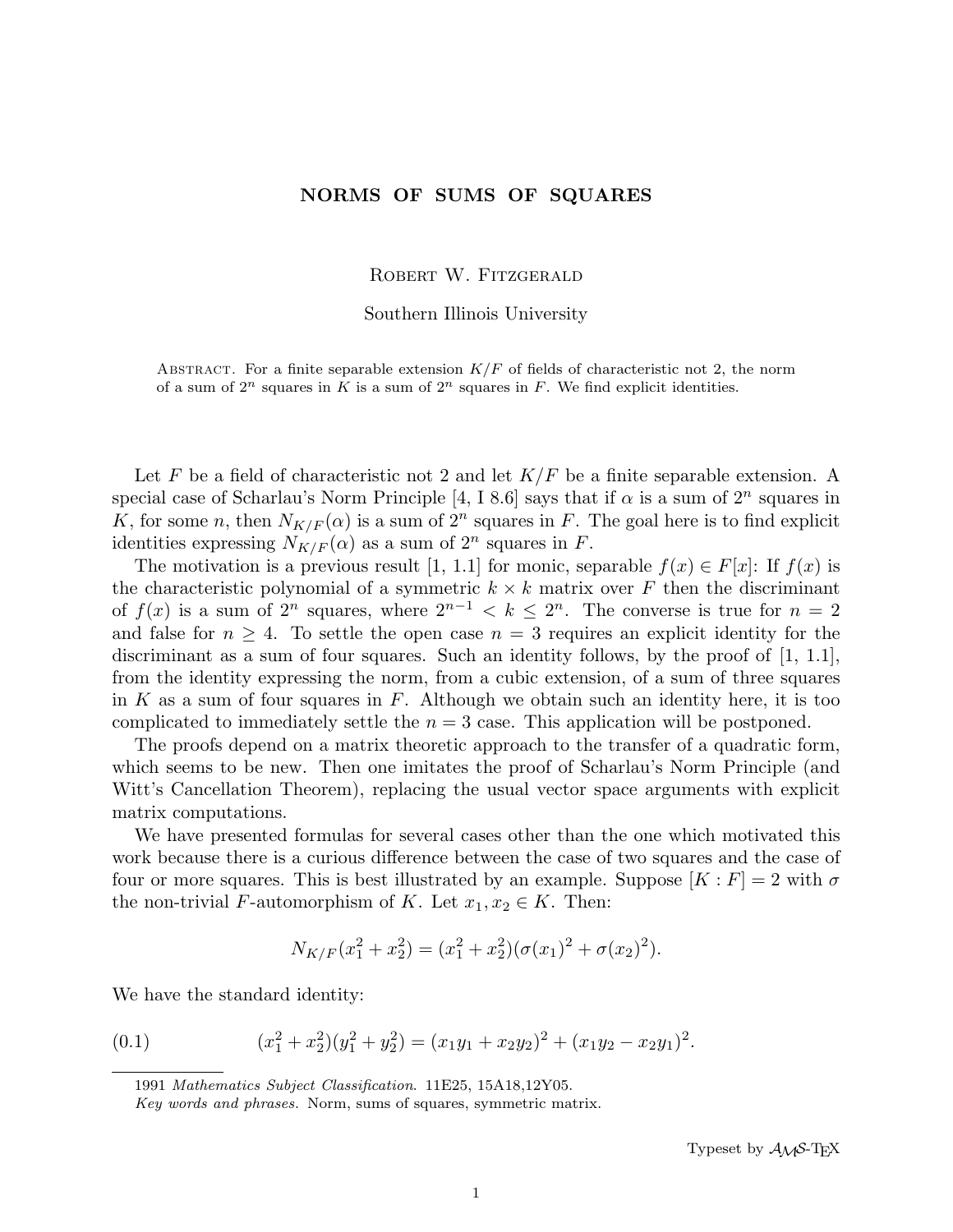If we set  $y_1 = \sigma(x_1)$  and  $y_2 = \sigma(x_2)$  then the second term of (0.1)  $p_2 := x_1y_2 - x_2y_1$ becomes  $x_1\sigma(x_2)-x_2\sigma(x_1)$  which is not in F (i.e.  $\sigma(p_2) = -p_2$ ). Thus we have not written  $N_{K/F}(x_1^2 + x_2^2)$  as a sum of two squares in F. However, if instead we set  $y_1 = \sigma(x_2)$  and  $y_2 = \sigma(x_1)$  then:

$$
p_1 = x_1 \sigma(x_2) + x_2 \sigma(x_1) = tr_{K/F}(x_1 \sigma(x_2)) \in F
$$
  

$$
p_2 = x_1 \sigma(x_1) - x_2 \sigma(x_2) = N_{K/F}(x_1) - N_{K/F}(x_2) \in F,
$$

and we have the desired identity. We will show such a substitution is always possible for sums of two squares and any finite  $K/F$ .

The situation is different for sums of four squares. Let  $x_i \in K$  for  $1 \leq i \leq 4$ . We have:

$$
N_{K/F}(x_1^2 + x_2^2 + x_3^2 + x_4^2) = (x_1^2 + x_2^2 + x_3^2 + x_4^2)(\sigma(x_1)^2 + \sigma(x_2)^2 + \sigma(x_3)^2 + \sigma(x_4)^2),
$$

and the Lagrange identity (see e.g. [2, p. 287]):

$$
(x_1^2 + x_2^2 + x_3^2 + x_4^2)(y_1^2 + y_2^2 + y_3^2 + y_4^2) = p_1^2 + p_2^2 + p_3^2 + p_4^2
$$
  
where  $p_1 = x_1y_1 + x_2y_2 + x_3y_3 + x_4y_4$   
 $p_2 = x_1y_2 - x_2y_1 + x_3y_4 - x_4y_3$   
 $p_3 = x_1y_3 - x_3y_1 - x_2y_4 + x_4y_2$   
 $p_4 = x_1y_4 - x_4y_1 + x_2y_3 - x_3y_2.$ 

There are 24 possible substitutions, namely, for each permutation  $\pi$  on four letters set  $y_i = \sigma(x_{\pi(i)})$ . None of these substitutions yield all four  $p_i$  in F. The identity for the norm of a sum of four squares must involve division.

#### 1. Sums of two squares.

Sums of two squares.<br>We begin by finding an identity for  $\prod_{i=1}^{m} (x_{i1}^2 + x_{i2}^2)$ , where  $x_{i1}, x_{i2}$  are independent variables over F. Let X denote the set of  $x_{ij}$ 's. Let  $A_k^m(X)$  denote the sum of all products  $x_{1 i_1} \cdots x_{m i_m}$  with exactly k of the  $i_j$ 's equal to 1. We will frequently use:

(1.1) 
$$
A_{k+1}^{m+1}(X) = A_k^m(X)x_{m+1,1} + A_{k+1}^m(X)x_{m+1,2}.
$$

**Lemma 1.2.** For  $m \geq 2$ :

$$
\prod_{i=1}^{m} (x_{i1}^2 + x_{i2}^2) = P_1^m(X)^2 + P_2^m(X)^2,
$$

where:

$$
P_1^m(X) = \begin{cases} \sum_{i=0}^{2r} (-1)^{i+1} A_{2i}^m(X), & \text{if } m = 4r \\ \sum_{i=0}^{2r} (-1)^{i+1} A_{2i+1}^m(X), & \text{if } m = 4r+1 \\ \sum_{i=0}^{2r} (-1)^i A_{2i+1}^m(X), & \text{if } m = 4r+2 \\ \sum_{i=0}^{2r+1} (-1)^{i+1} A_{2i}^m(X), & \text{if } m = 4r+3. \end{cases}
$$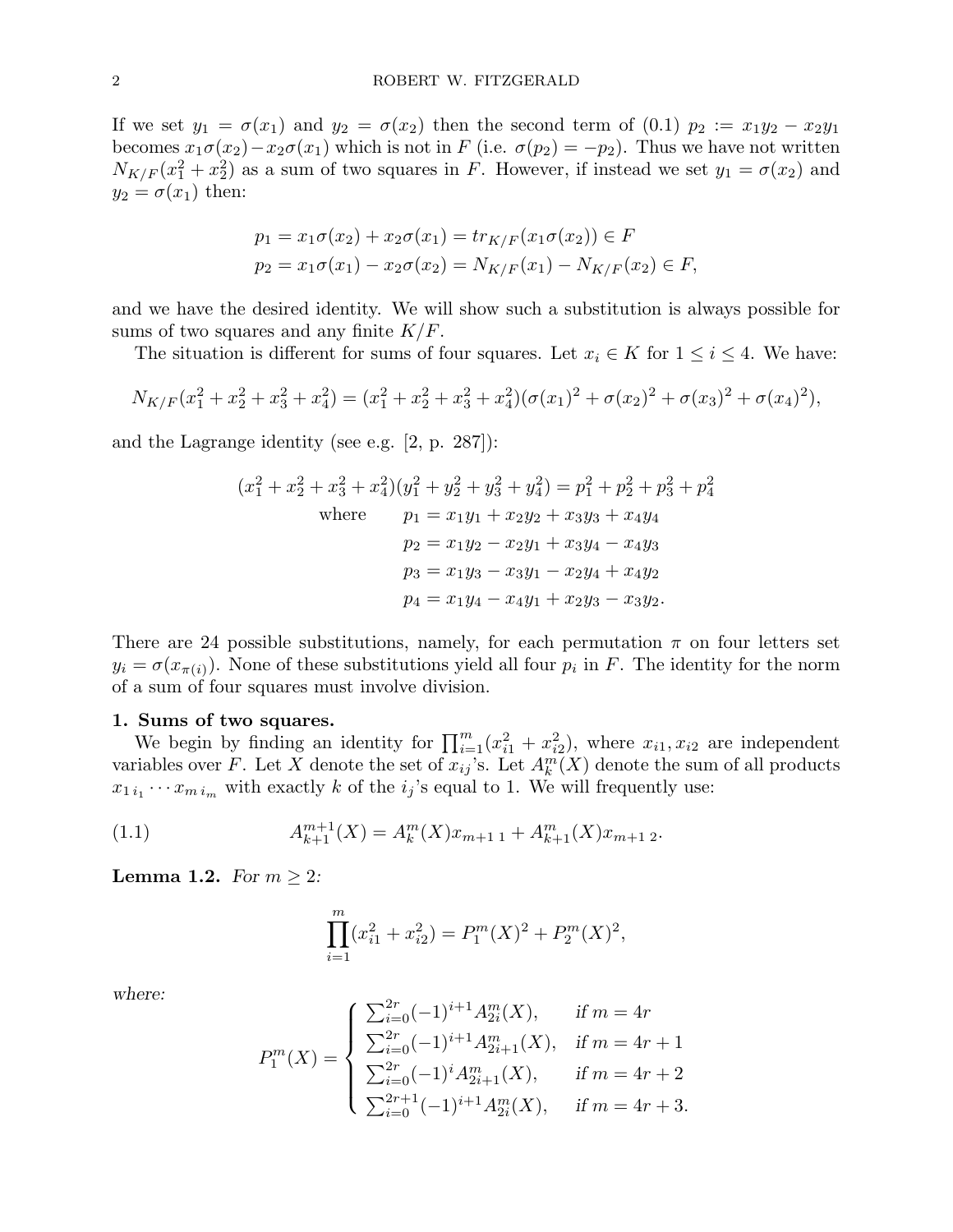and

$$
P_2^m(X) = \begin{cases} \sum_{i=0}^{2r-1} (-1)^{i+1} A_{2i+1}^m(X), & \text{if } m = 4r \\ \sum_{i=0}^{2r} (-1)^{i+1} A_{2i}^m(X), & \text{if } m = 4r+1 \\ \sum_{i=0}^{2r+1} (-1)^{i+1} A_{2i}^m(X), & \text{if } m = 4r+2 \\ \sum_{i=0}^{2r+1} (-1)^i A_{2i+1}^m(X), & \text{if } m = 4r+3. \end{cases}
$$

Proof. This is not quite a straightforward induction argument so we provide most of the details. For  $m = 2$  we apply  $(0.1)$  to:

$$
(x_{11}^2 + x_{12}^2)(x_{22}^2 + x_{21}^2),
$$

Note that we have switched the order of  $x_{21}$  and  $x_{22}$  in the sum. This yields:

$$
P_1^2(X) = x_{11}x_{22} + x_{12}x_{21} = A_1^2(X)
$$
  

$$
P_2^2(X) = x_{11}x_{21} - x_{12}x_{22} = A_2^2(X) - A_0^2(X),
$$

as desired.

When  $m > 2$  we have four cases to consider. First suppose  $m = 4r + 3$ . Then:

$$
\prod_{i=1}^{m} (x_{i1}^2 + x_{i2}^2) = (P_1^{m-1}(X)^2 + P_2^{m-1}(X)^2)(x_{m1}^2 + x_{m2}^2),
$$

Note that this time we did not switch the order of  $x_{m 1}$  and  $x_{m 2}$ . With (0.1) this yields:

$$
P_1^m(X) = P_1^{m-1}(X)x_{m1} + P_2^{m-1}(X)x_{m2}
$$
  
= 
$$
\sum_{i=0}^{2r} (-1)^i A_{2i+1}^{m-1}(X)x_{m1} + \sum_{i=0}^{2r+1} (-1)^{i+1} A_{2i}^{m-1}(X)x_{m2}
$$
  
= 
$$
\sum_{i=0}^{2r} (-1)^i [A_{2i+1}^{m-1}(X)x_{m1} + A_{2i+2}^{m-1}(X)x_{m2}] - A_0^{m-1}(X)x_{m2}
$$
  
= 
$$
\sum_{i=1}^{2r+1} (-1)^{i+1} A_{2i}^m(X) - A_0^m(X)
$$
  
= 
$$
\sum_{i=0}^{2r+1} (-1)^{i+1} A_{2i}^m(X),
$$

where we used  $(1.1)$  in the fourth line. Similarly,

$$
P_2^m(X) = P_1^{m-1}(X)x_{m2} - P_2^{m-1}(X)x_{m1}
$$
  
= 
$$
\sum_{i=0}^{2r} (-1)^i A_{2i+1}^{m-1}(X)x_{m2} - \sum_{i=0}^{2r+1} (-1)^{i+1} A_{2i}^{m-1}(X)x_{m1}
$$
  
= 
$$
-A_{m-1}^{m-1}(X)x_{m1} + \sum_{i=0}^{2r} (-1)^i [A_{2i+1}^{m-1}(X)x_{m2} + A_{2i}^{m-1}(X)x_{m1}]
$$
  
= 
$$
\sum_{i=0}^{2r+1} A_{2i+1}^m(X),
$$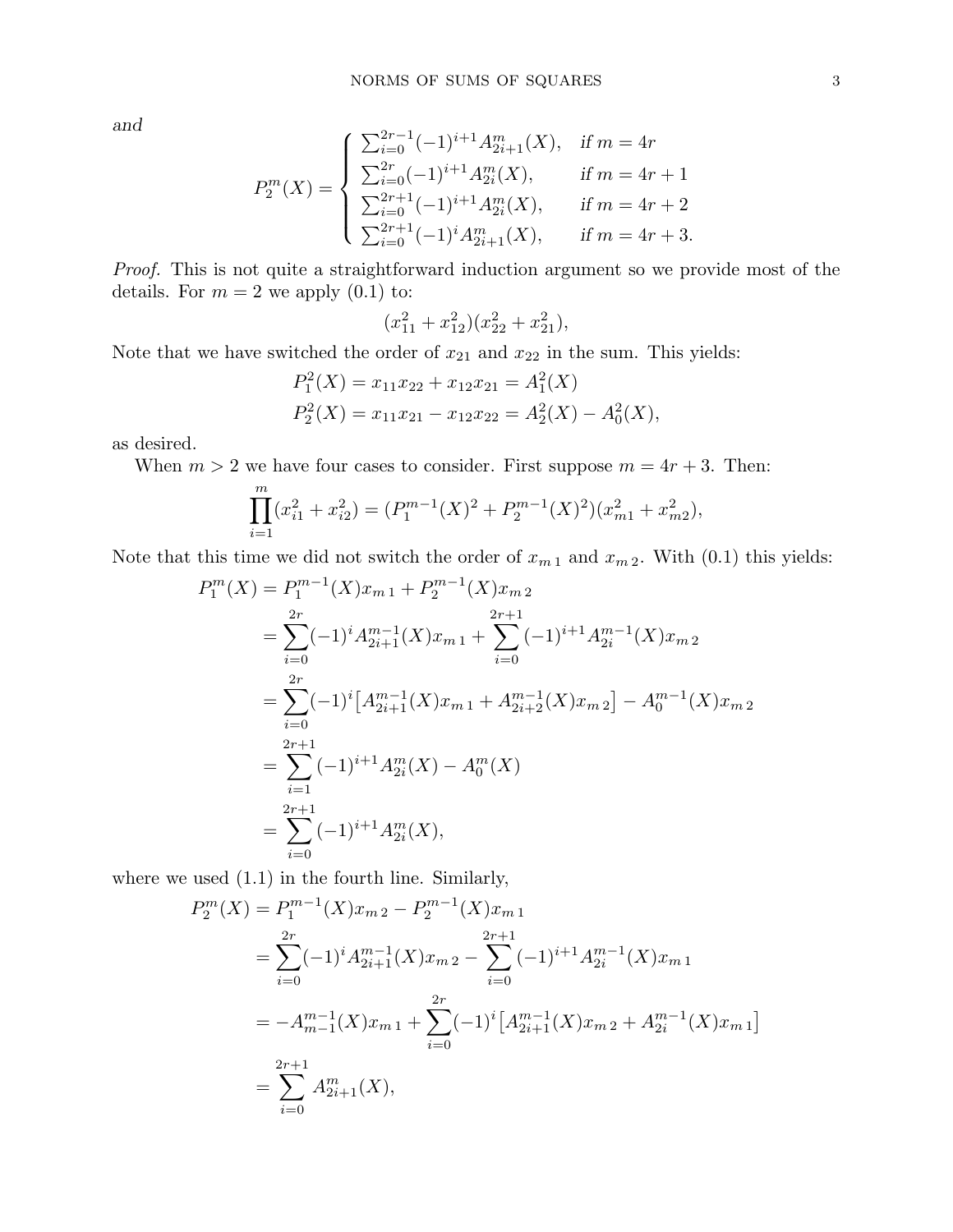Next assume  $m = 4r$ . Again we switch the order of the sum in the last term so that our product is  $(P_1^{m-1})$  $P_1^{m-1}(X)^2 + P_2^{m-1}$  $2^{m-1}(X)^2(x_{m2}^2+x_{m1}^2)$ . The induction proceeds as before. The argument for  $m = 4r + 1$  is the same except we do not switch the order of the sum, using  $(P_1^{m-1})$  $P_1^{m-1}(X)^2 + P_2^{m-1}$  $2^{m-1}(X)^2(x_{m1}^2 + x_{m2}^2)$ . Lastly, suppose  $m = 4r + 2$ . We switch and use:

$$
(P_1^{m-1}(X)^2 + P_2^{m-1}(X)^2)(x_{m2}^2 + x_{m2}^2) = (-P_1^m(X))^2 + (-P_2^m(X))^2.
$$

We have:

$$
P_1^m(X) = -P_1^{m-1}(X)x_{m2} - P_2^{m-1}(X)x_{m1}
$$
  
= 
$$
-\sum_{i=0}^{2r} (-1)^{i+1} A_{2i+1}^{m-1}(X)x_{m2} - \sum_{i=0}^{2r} (-1)^{i+1} A_{2i}^{m-1}(X)x_{m1}
$$
  
= 
$$
\sum_{i=0}^{\infty} (-1)^i [A_{2i+1}^{m-1}(X)x_{m2} + A_{2i}^{m-1}(X)x_{m1}]
$$
  
= 
$$
\sum_{i=0}^{2r} (-1)^i A_{2i+1}^m(X),
$$

as desired. The derivation for  $P_2^m(X) = -P_1^{m-1}$  $P_1^{m-1}(X)x_{m,1}+P_2^{m-1}$  $2^{m-1}(X)x_{m,2}$  is similar.  $\square$ 

**Theorem 1.3.** Let  $K/F$  be a separable field extension of degree m. Let  $\sigma_1, \sigma_2, \ldots, \sigma_m$ be the F-monomorphisms of Kinto a fixed algebraic closure of F. Let  $u, v \in K$ . Write  $P_i^m(u, v)$  for:

$$
P_i^m(\sigma_1(u),\ldots,\sigma_m(u),\sigma_1(v),\ldots,\sigma_m(v)),
$$

with  $i = 1, 2$ . Then each  $P_i^m(u, v) \in F$  and

$$
N_{K/F}(u^{2} + v^{2}) = P_{1}^{m}(u, v)^{2} + P_{2}^{m}(u, v)^{2}.
$$

*Proof.* We have by  $(1.2)$ :

$$
N_{K/F}(u^{2} + v^{2}) = \prod_{i=1}^{m} (\sigma_{i}(u)^{2} + \sigma_{i}(v)^{2}) = P_{1}^{m}(u, v)^{2} + P_{2}^{m}(u, v)^{2}.
$$

Thus it suffices to show each  $P_i^m(u, v) \in F$ . This is clear if  $v = 0$  so suppose  $v \neq 0$ . Let  $s_k(z_1, \ldots, z_m)$  denote the sum of all products of k distinct z's. Then:

$$
A_k^m(\sigma_1(u),\ldots,\sigma_m(u),\sigma_1(v),\ldots,\sigma_m(v))=N_{K/F}(v)\cdot s_k(\sigma_1(u/v),\ldots,\sigma_m(u/v)).
$$

Write  $s_k(u/v)$  for  $s_k(\sigma_1(u/v), \ldots, \sigma_m(u/v))$ . For any  $i, \sigma_i(s_k(u/v)) = s_k(u/v)$ . Thus  $s_k(u/v)$ , and so  $A_k^m(u, v)$  and  $P_i^m(u, v)$ , is in  $F$ .  $\Box$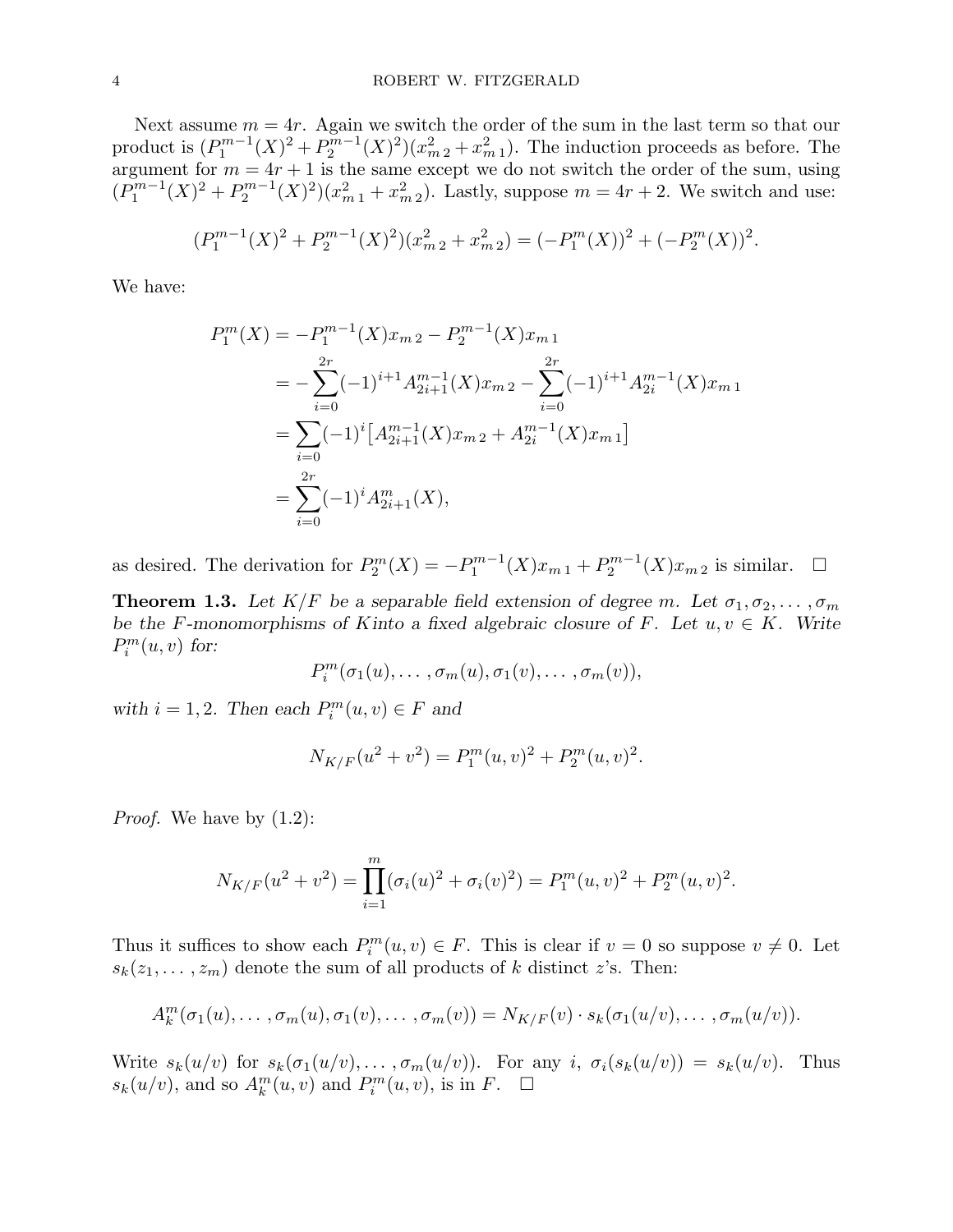Corollary 1.4. Let  $K/F$  be a finite Galois extension and let  $R \subset K$  be a ring invariant under the action of the Galois group. If  $u, v \in R$  then  $N_{K/F}(u^2 + v^2) = a^2 + b^2$ , with  $a, b \in R \cap F$ .

Remark. If char  $F > m$  then one can express both  $P_i^m(u, v)$ ,  $i = 1, 2$ , in terms of norms and traces of elements of K. Define:

$$
t_k(z_1,\ldots,z_m)=\sum_{i=1}^m z_i^k.
$$

From the theory of symmetric polynomials we know there are  $Q_k \in \mathbb{Z}[z_1, \ldots, z_m]$  such that:

$$
s_k = \frac{1}{k} Q_k(t_1, \dots t_m).
$$

For instance,  $s_2 = (t_1^2 - t_2)/2$  and  $s_3 = (t_1^3 - 3t_1t_2 + 2t_3)/6$ . Now:

$$
t_k(\sigma_1(u/v),\ldots,\sigma_m(u/v)) = tr_{K/F}((u/v)^k)
$$

$$
s_k(u/v) = \frac{1}{k}Q_k(tr_{K/F}(u/v),\ldots,tr_{K/F}((u/v)^m),
$$

which expresses  $s_k$ , hence  $A_k^m$  and  $P_i^m$ , in terms of traces and norms.

## 2. The transfer of a matrix.

The transfers of isometric quadratic foms are themselves isometric. We present a new matrix-theoretic proof of this basic fact.

We recall the transfer map. Let  $K/F$  be a finite field extension and let  $t : K \to F$ be a non-trivial linear functional. Let  $V$  be an  $m$ -dimensional space over  $K$  and let  $B: V \times V \to K$  be symmetric and bilinear. The transfer of B is  $t_* B: V \times V \to F$  defined by  $(t_*B)(v, w) = t(B(v, w))$ , where we now view V as an F-space.

For the matrix version of the transfer, first fix a basis  $\mathcal{D} = \{\gamma_1, \ldots, \gamma_n\}$  of K over F. We denote the standard basis of  $K^m$  by  $\mathcal{E}$ . Let Q be a symmetric  $m \times m$  matrix over K. Then the transfer of Q, with respect to  $\mathcal{D}$ , is  $t_*Q = (t(w_i^T Q w_j))$ , where the  $w_i$  range through

$$
\mathcal{ED} = \{\gamma_1e_1, \gamma_2e_1, \ldots, \gamma_ne_1, \gamma_1e_2, \ldots, \gamma_ne_m\}.
$$

If  $Q_1$  and  $Q_2$  are conguent symmetric matrices over K then  $t_*Q_1$  and  $t_*Q_2$  are congruent. This is easily checked using the transfer of spaces as  $Q_1$  and  $Q_2$  are the matrices of the same bilinear space with respect to different bases. However, we need an explicit matrix proof.

We fix the field extension  $K/F$ , linear functional t, and basis  $D$  of  $K/F$  throughout this section.

**Definition.** For  $x \in K$  define  $\alpha(x)$  to be the matrix, with respect to D, representing multiplication by x. Explicitly,  $\alpha(x)$  is the  $n \times n$  matrix whose *i*-th column is the Dcoordinates of  $\gamma_i x$ . For a matrix  $M = (m_{ij})$  over K we define  $\alpha(M)$  to be the block matrix  $(\alpha(m_{ij})),$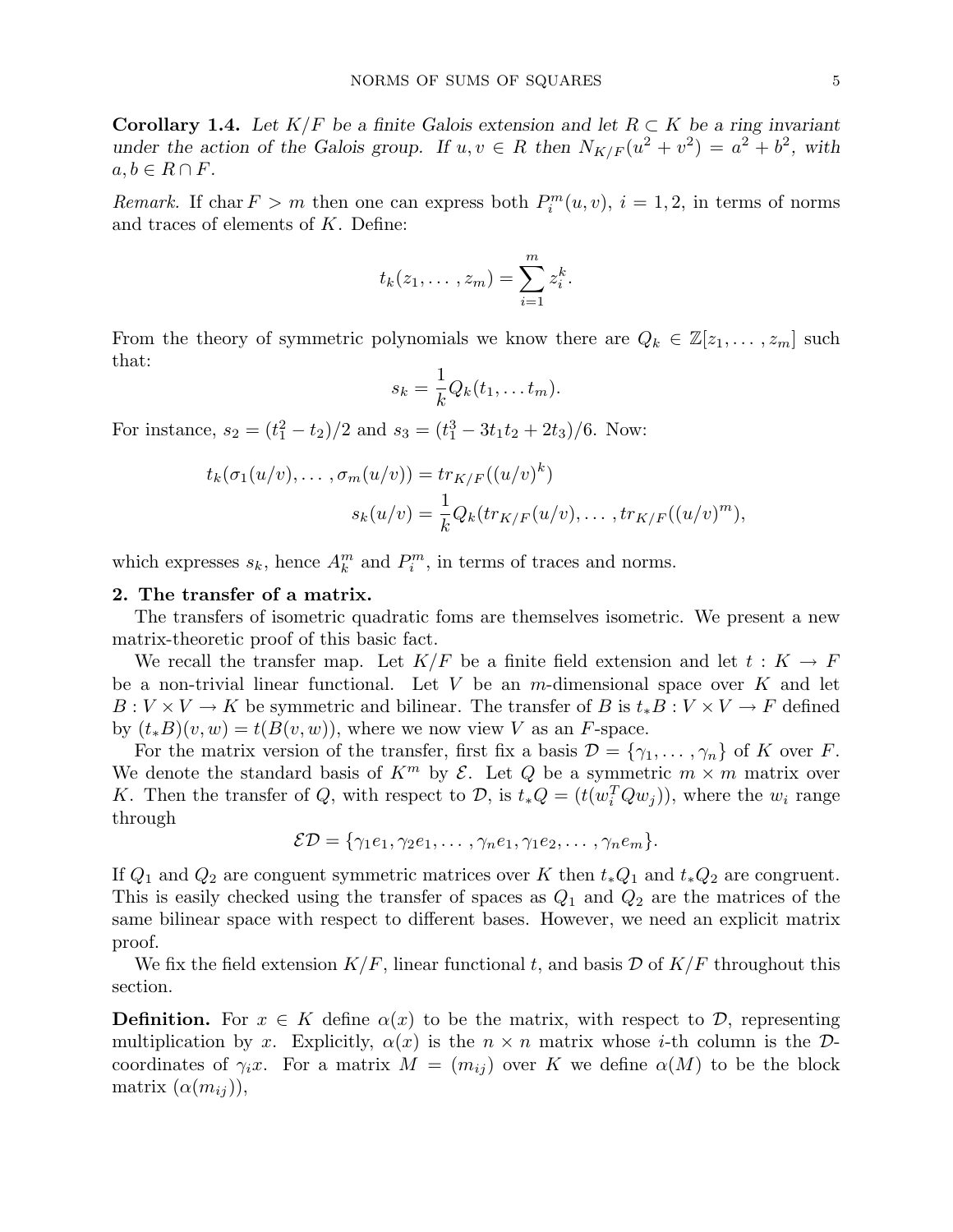**Proposition 2.1.** Let  $Q_1$  and  $Q_2$  be symmetric  $m \times m$  matrices over K and suppose  $P^{T}Q_{1}P = Q_{2}$ , for some invertible matrix P. Then  $\alpha(P)^{T}(t_{*}Q_{1})\alpha(P) = t_{*}Q_{2}$ .

*Proof.* We work with the bilinear space  $(V, B)$  where  $V = K^m$  and  $B(v, w) = v^T Q_1 w$ . The matrix of B with respect to  $\mathcal E$  is  $Q_1$ . Let C be the set of columns of P. Then the matrix of B with respect to C is  $Q_2$ . The matrix of  $t_*B$  with respect to  $\mathcal{ED}$  is  $t_*Q_1$  and the matrix of  $t_*B$  with respect to  $\mathcal{CD}$  is  $t_*Q_2$ . Thus we need the transition matrix R for  $\mathcal{CD}$  to  $\mathcal{ED}$ .

Write  $P = (p_{ij})$  and  $p_{ij} = p_{ij1}\gamma_1 + \cdots p_{ijn}\gamma_n$ . Set  $\Gamma = (\gamma_1, \ldots \gamma_n)$ . By definition,  $\alpha(p_{ij})e_s \bullet \Gamma = \gamma_s p_{ij}$ . Let  $c_i$  denote the *i*-th column of P. Then the  $\mathcal{ED}$ -coordinates of  $\gamma_s c_i$ are:

$$
(\alpha(p_{i1})e_s, \alpha(p_{i2})e_s, \ldots, \alpha(p_{im})e_s),
$$

a vector with mn entries. Thus the block of  $\mathcal{ED}$ -coordinates of  $\gamma_1 c_i, \ldots, \gamma_n c_i$  is:

$$
(\alpha(c_{i1}), \alpha(c_{i2}), \ldots, \alpha(c_{im}))^T = \alpha(c_i).
$$

Hence  $R = \alpha(P)$  and  $R^T Q_1 R = Q_2$ .  $\Box$ 

**Proposition 2.2.** (1) The map  $\alpha: K \to M_n(F)$  is an F-algebra homomorphism.

(2) Suppose  $P^T P = S \cdot I$ , where  $S \in K$  and I is the  $m \times m$  identity matrix. Then  $\alpha(P^T)\alpha(P) = \alpha(S) \cdot I$ , where the latter denotes the block diagonal matrix with m copies of  $\alpha(S)$  along the diagonal.

*Proof.* (1) is clear since  $\alpha(x)$  represents multiplication by x. (2) follows immediately from  $(1). \square$ 

#### 3. Norms of sums of three squares for quadratic extensions.

We begin with an example showing  $(1.4)$  fails for sums of four squares.

**Example 3.1.** Let  $F = \mathbb{Q}(r, s, t)$  and  $K = F(r)$  $\sqrt{7}$ ). Let  $R = \mathbb{Z}[r, s, t, \sqrt{7}]$ , which is invariant under the action of  $Gal(K/F)$ . Let:

$$
u = 1 + s\sqrt{7} \qquad \text{and} \qquad v = r + t\sqrt{7}.
$$

We show that  $N_{K/F}(1 + u^2 + v^2)$  is **not** a sum of four squares in  $R \cap F = \mathbb{Z}[r, s, t].$ This implies the remark made in the introduction, namely that there is no substitution  $y_i = \sigma(x_{\pi(i)})$ ,  $\pi \in S_4$ , that makes each of the four terms of Lagrange's identity an element of F.

We sketch the proof. First, we have:

$$
N_{K/F}(S) = (2 + 7s2 + r2 + 7t2)2 - 28(s + rt)2
$$
  
= 4 + 4r<sup>2</sup> + 28t<sup>2</sup> + 49s<sup>4</sup> + 14r<sup>2</sup>s<sup>2</sup> + 98s<sup>2</sup>t<sup>2</sup> + r<sup>4</sup> - 14r<sup>2</sup>t<sup>2</sup> + 49t<sup>4</sup> - 56rst.

Suppose this can be written as the sum of four squares of the form:

$$
(a_i r^2 + b_i rs + c_i s^2 + d_i rt + e_i st + f_i t^2 + g_i r + h_i s + k_i t + l_i)^2.
$$

Set  $A = (a_1, a_2, a_3, a_4) \in \mathbb{Z}^4$  and similarly for the other letters. Comparing coefficients yields equations such as  $A \bullet A = 1$ ,  $A \bullet B = 0$ , etc, using the standard inner product. We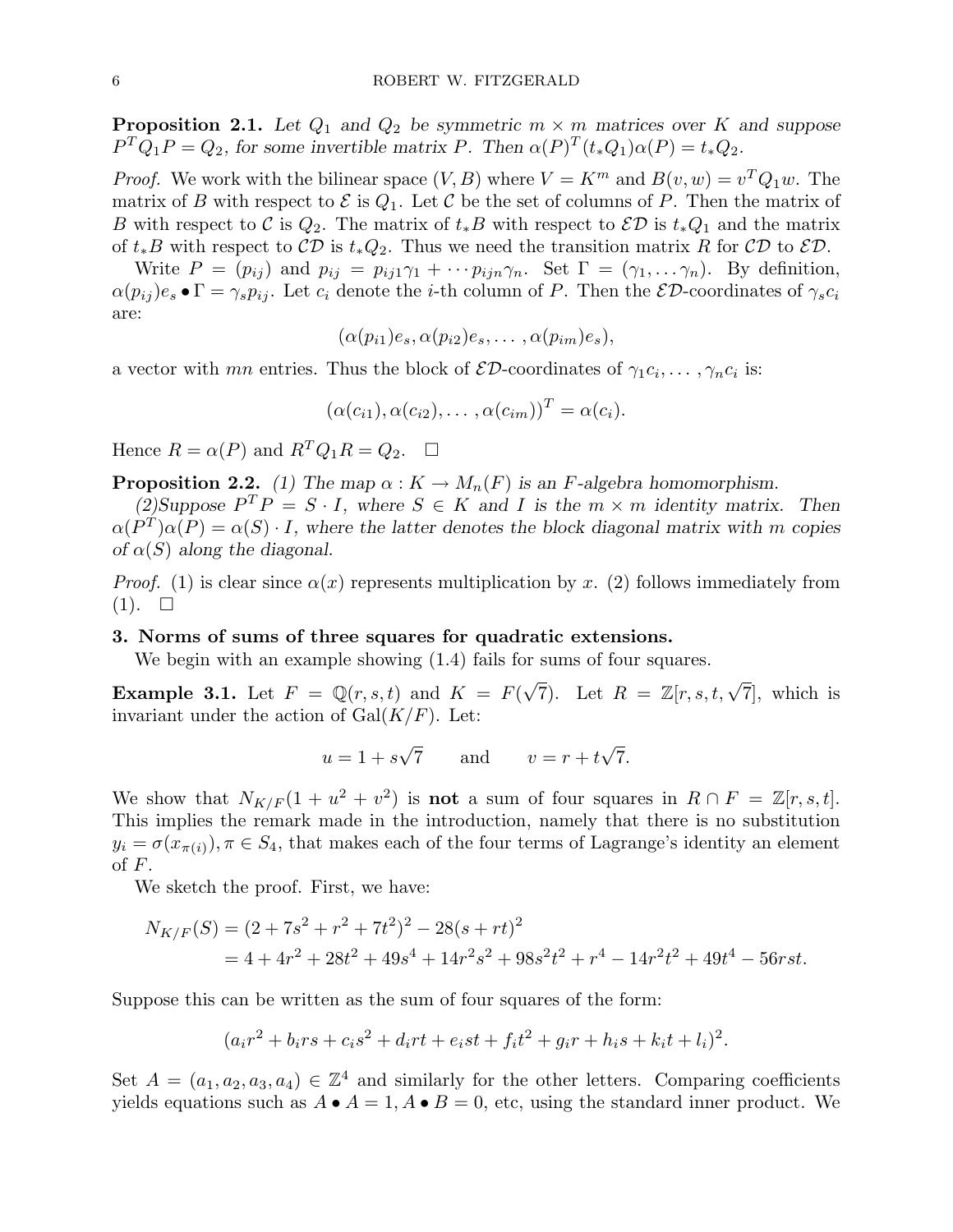can assume that  $A = (1, 0, 0, 0)$ . The coefficient of  $r^2t^2$  yields  $2A \bullet F + D \bullet D = -14$ . Then  $f_1 \leq -7$ . The  $t^4$  term gives  $F \bullet F = 49$  so that  $f_1 = -7$  and hence  $F = (-7, 0, 0, 0)$  and  $D=0.$ 

There are now many cases to consider. In each case the goal is to determine  $C$  and  $L$ and then use the following facts:

- (i) A positive integer of the form  $4^a(8b-1)$  is not a sum of three squares in  $\mathbb{Z}$ .
- (ii) There do not exist  $v, w \in \mathbb{Z}^3$  such that  $v \bullet v = 14, v \bullet w = 0$  and  $w \bullet w = 49$ .
- (iii) There do not exist  $v, w \in \mathbb{Z}^4$  such that  $v = (\pm 1, \pm 1, \pm 1, \pm 1), v \bullet w = 0$  and  $w \bullet w = 49.$

Statement (i) is standard ([2, p. 174]). For (ii) note that  $(v + w) \bullet (v + w) = 63$ , contradicting (i). For (iii) one must check each representation of 49 as a sum of four squares.

We will present an outline of the cases and the details of two typical ones. Begin by setting V equal to the span (over  $\mathbb Q$ ) of  $A, B, C, K, L$  and setting W equal to the span of  $E, G, H$ . Then V and W are orthogonal.

In the first case, suppose dim  $V = 1$ , so that V consists of multiples of A. Then  $A \bullet B = A \bullet K = 0$  implies  $B = K = 0$ . Then the equation from the  $r^2s^2$  term,  $2A \bullet C = B \bullet B = 14$ , gives  $c_1 = 7$  and so, as  $C \bullet C = 49$ , we have  $C = (7, 0, 0, 0)$ . Next, L is a multiple of A so  $L = (l_1, 0, 0, 0)$ .  $L \bullet L = 4$  yields  $l_1 = \pm 2$ . If  $L = (2, 0, 0, 0)$  then the coefficient of  $t^2$ , namely  $2F \bullet L + K \bullet K$  computes to -28, while it should be 28. Hence  $L = (-2, 0, 0, 0)$ . Then looking at the coefficients of  $s^2$  and  $r^2s$  give  $H \bullet H = -2C \bullet L = 28$ and  $A \bullet H = 0$ . Thus  $h_1 = 0$  and  $h_2^2 + h_3^2 + h_4^2 = 28$ , contradicting (i).

The subsequent cases are (2) dim  $V = 2$  and  $B \neq 0$ , (3) dim  $V = 2$  and  $B = 0$ , (4)  $\dim W = 1$  and  $H \neq 0$ , (5)  $\dim W = 1$  and  $E = H = 0$ , all of which end in similar contradictions. This leaves dim  $V = 3$ , dim  $W = 1$ ,  $H = 0$  and  $E \neq 0$ . Then  $l_1 \neq 0$  else  $K \bullet K = 28$  and  $A \bullet K = 0$  which implies 28 is a sum of three squares, contrary to (i). Further,  $l_1 \neq \pm 2$  else  $c_1 = 0$  which implies  $B \bullet B = 14$ ,  $B \bullet C = 0$  and  $C \bullet C = 49$ , contrary to (ii). Thus  $L = (\pm 1, \pm 1, \pm 1, \pm 1)$ . But  $L \bullet C = 0$  and  $C \bullet C = 49$ , contradicting (iii). This completes the example.

**Theorem 3.2.** Let  $K = F($ √  $\overline{d}$ ) be a separable extension. Let  $n = 2<sup>k</sup>$ , with  $k \ge 1$  and let  $u_1, u_2, \ldots, u_n \in K$ . Then:

$$
\left(\sum_{i=1}^{n} u_{i2}^2\right) N_{K/F} (1 + \sum_{i=1}^{n} u_i^2) = (S_2)^2 + \sum_{i=1}^{n} (u_{i1} S_2 - u_{i2} S_1)^2
$$

where  $S = 1 + \sum u_i^2$ ,  $u_i = u_{i1} + u_{i2}$ √ d and  $S = S_1 + S_2$ √ d.

Proof. Of course, the result can be verified by expanding out both sides but we will derive it. We imitate Scharlau's proof of his norm principle, keeping track of the matrices that arise. Let P be a  $2n \times 2n$  matrix such that  $P^T P = S \cdot I$ . Let  $t : K \to F$  be the linear functional with  $t(1) = 0$  and  $t(\sqrt{d}) = 1$ . Let  $t_*$  be the induced transfer map of quadratic forms. Then :  $\mathbf{r}$ 

$$
t_*({1}) = \begin{pmatrix} 0 & 1 \\ 1 & 0 \end{pmatrix}
$$
  $t_*({\langle S \rangle}) = \begin{pmatrix} S_2 & S_1 \\ S_1 & dS_2 \end{pmatrix}.$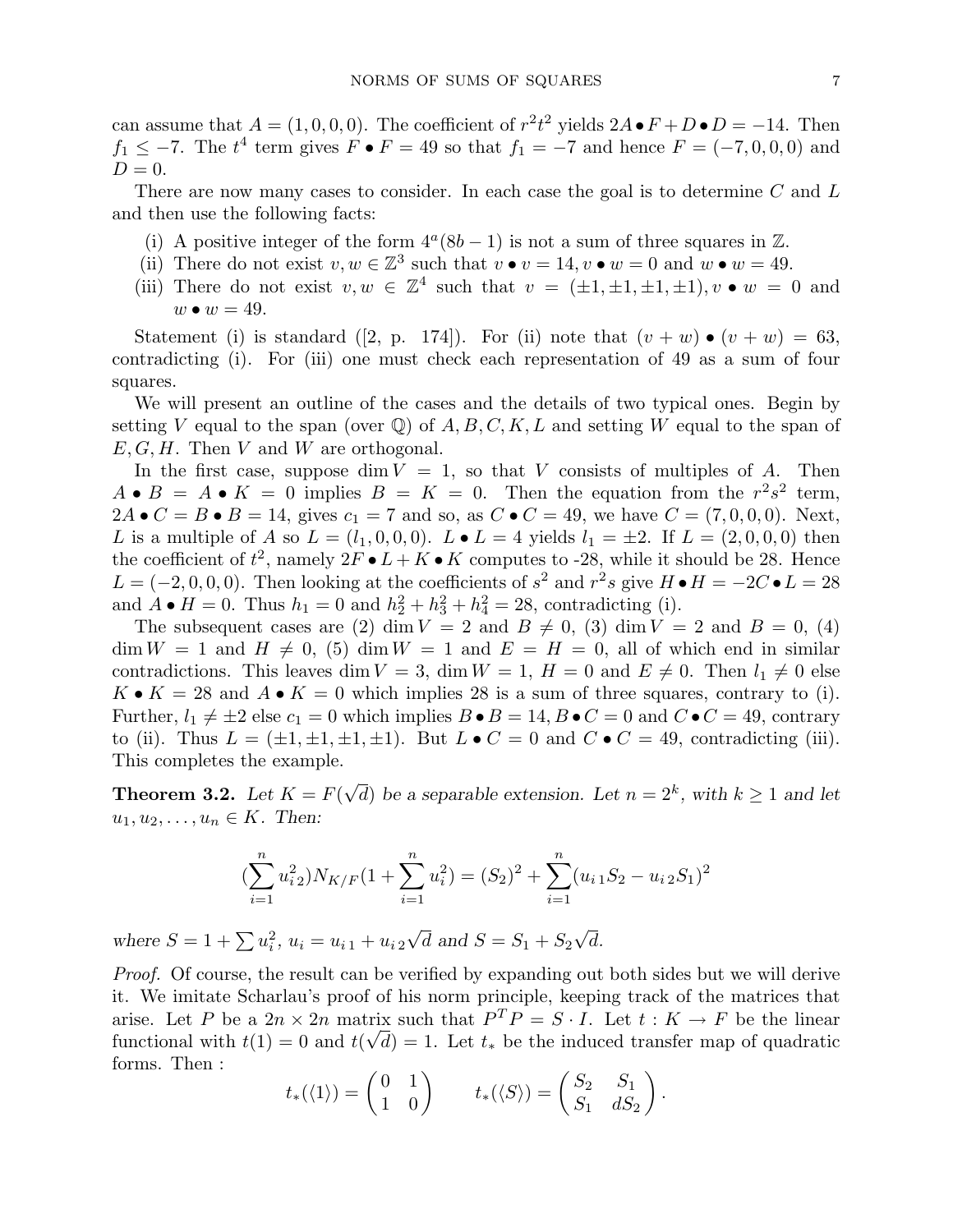Call the first matrix  $q_1$  and the second  $q_2$ . Set  $Q_1$  equal to the block diagonal matrix with 2n copies of  $q_1; Q_1$  is the matrix of  $t_*(2n \cdot \langle 1 \rangle)$ . Similarly define  $Q_2$ , the matrix of  $t_*(2n \cdot \langle S \rangle)$  with respect to the standard basis. Let R be the block matrix  $\alpha(P)$ . Then  $R^TQ_1R = Q_2$  by (2.1). Next diagonalize  $q_2$  as follows:

$$
m = \begin{pmatrix} 1 & -S_1 \\ 0 & S_2 \end{pmatrix}
$$

$$
m^T q_2 m = \begin{pmatrix} S_2 & 0 \\ 0 & -S_2 N_{K/F}(S) \end{pmatrix}
$$

Set M equal to the block diagonal matrix with  $2n$  copies of m.. Then:

 $(RM)^T Q_1(RM) = S_2 \text{diag}(1, -N_{K/F}(S), 1, -N_{K/F}(S), \dots).$ 

Now  $e_1^T Q_1 e_1 = 0$ . Set  $w = (RM)^{-1} e_1$ . Then:

(3.3) 
$$
\sum_{j=1}^{2n} w_{2j-1}^2 = N_{K/F}(S)(\sum_{j=1}^{2n} w_{2j}^2)
$$

which will give our identity.  $(RM)^{-1}$  can be easily found as follows. Let  $R^* = \alpha(P^T)$ . Then  $R^*R$  is the block diagonal matrix with 2n copies of  $\alpha(S)$  by (2.2)(2). Let L be the block diagonal matrix with 2n copies of:

$$
\alpha(S)^{-1} = \frac{1}{N_{K/F}(S)} \begin{pmatrix} S_1 & -dS_2 \\ -S_2 & S_1 \end{pmatrix}.
$$

Then  $R^{-1} = LR^*$ . Write  $P = (p_{ij}) = (p_{ij 1} + p_{ij 2})$ √  $\overline{d}$ ). Then for  $w = (RM)^{-1}e_1$  we have:

$$
w_i = \begin{cases} S_1 p_{1\,j\,2} - S_2 p_{1\,j\,1}, & \text{if } i = 2j \\ N_{K/F}(S) p_{1\,j\,2}, & \text{if } i = 2j - 1. \end{cases}
$$

Plugging into (3.3) gives:

$$
N_{K/F}(S)^{2} \sum_{j=1}^{2n} p_{1j2}^{2} = N_{K/F}(S) \sum_{j=1}^{2n} (S_{1}p_{1j2} - S_{1}p_{1j1})^{2}.
$$

Now we can assume the first column of P is  $(1, 0, \ldots, 0, -u_1, -u_2, \ldots, -u_n)$  by [2,XI,1.2]. This gives the desired result.  $\square$ 

One can easily derive the identities for  $N_{K/F}(1 + u_1^2 + \cdots + u_n^2)$  from (3.2): multiply both sides by  $\sum u_{i2}^2$  and apply the  $n = 2^k$  identity. For instance, in the case of example (3.1) we obtain:

$$
N_{K/F}(S) = \left(\frac{2s(s+rt)}{s^2+t^2}\right)^2 + \left(\frac{2t(s+rt)}{s^2+t^2}\right)^2 + \left(\frac{2(t-rs)(s+rt)}{s^2+t^2}\right)^2 + \left(\frac{4rst + r^2t^2 - 7s^4 - r^2s^2 - 14s^2t^2 - 2t^2 - 7t^4}{s^2+t^2}\right)^2
$$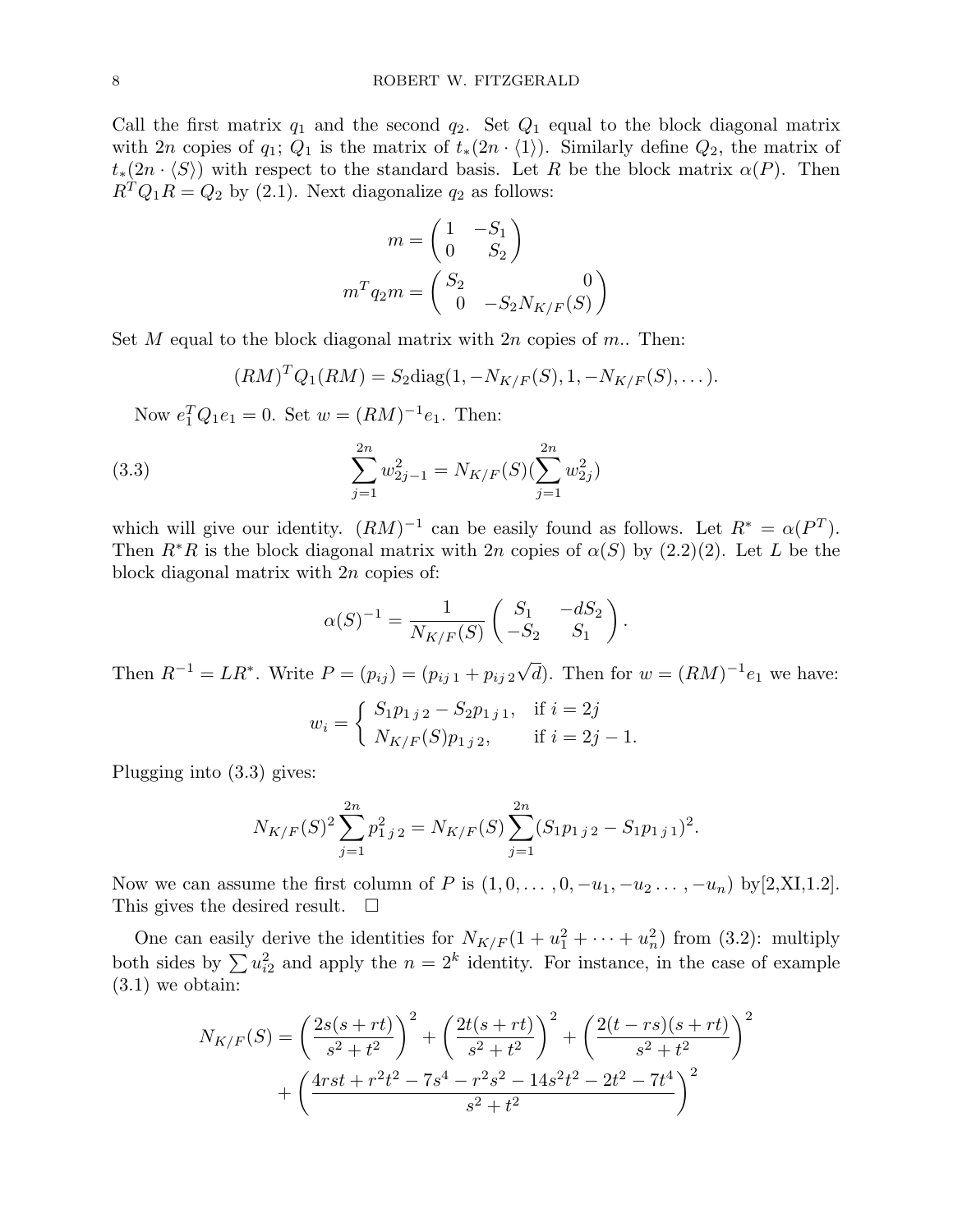One can also derive the identities for  $N_{K/F}(u_1^2 + \cdots + u_{2n}^2)$  by factoring  $u_1^2 + \cdots + u_{2n}^2 =$  $(u_1^2 + \cdots + u_n^2)(1 + v_1^2 + \cdots + v_n^2)$ , where:

$$
\sum_{i=1}^{n} v_i^2 = \left(\sum_{i=n+1}^{2n} u_i^2\right) / \left(\sum_{i=1}^{n} u_i^2\right),
$$

is found with the  $n = 2<sup>k</sup>$  identity. Then take norms of both sides.

## 4. Norms of sums of three squares for cubic extensions.

We introduce some notation and assumptions. Let  $K/F$  be a separable extension of degree 3. We assume  $-1$  is not a sum of two squares in  $F$  (otherwise it is trivial to write any element of F as a sum of three squares). Let  $u, v \in K$  and set  $S = 1 + u^2 + v^2$ . We assume  $S \notin F$ . Then  $K = F(S)$ . Suppose  $S^3 = aS^2 + bS + c$ , with  $a, b, c \in F$ . Note that  $N_{K/F}(S) = c$ . Write:

$$
u = u_0 + u_1S + u_2S^2
$$
 and  $v = v_0 + v_1S + v_2S^2$ .

**Theorem 4.1.** Use the above notation and assumptions. Suppose  $\chi := (2c + bc - 1)/c$  is not zero. Then:

$$
(w_2^2 + w_5^2 + w_8^2 + w_{11}^2)N_{K/F}(S) = w_3^2 + w_6^2 + w_9^2 + w_{12}^2,
$$

where:

$$
w_2 = -2\mu(u)u_2 - 2\mu(v)v_2
$$
  
\n
$$
w_3 = c - \frac{bc + 1}{\chi} - 2\mu(u) \left(\gamma(u) - \frac{(bc + 1)\varphi(u)}{c\chi}\right) - 2\mu(v) \left(\gamma(v) - \frac{(bc + 1)\varphi(v)}{c\chi}\right)
$$
  
\n
$$
w_5 = 2\mu(u)v_2 - 2\mu(v)u_2
$$
  
\n
$$
w_6 = 2\mu(u) \left(\gamma(v) - \frac{(bc + 1)\varphi(v)}{c\chi}\right) - 2\mu(v) \left(\gamma(u) - \frac{(bc + 1)\varphi(u)}{c\chi}\right)
$$
  
\n
$$
w_8 = u_1 + au_2 + \frac{2cu_2}{\chi} - \frac{4\mu(u)}{\chi}(u_2\varphi(u) + v_2\varphi(v)) - \frac{4\mu(v)}{\chi}(u_2\varphi(v) - v_2\varphi(u))
$$
  
\n
$$
w_9 = \frac{bcu_2 - u_2 + 2cu_0}{2} + \frac{2c\gamma(u)}{\chi} - 2\mu(u) \left(\frac{bc + 1}{2c} + \frac{2}{\chi}(\varphi(u)\gamma(u) + \varphi(v)\gamma(v))\right)
$$
  
\n
$$
- \frac{4\mu(v)}{\chi}(\varphi(v)\gamma(u) - \varphi(u)\gamma(v))
$$
  
\n
$$
w_{11} = v_1 + av_2 + \frac{2cv_2}{\chi} - \frac{4\mu(u)}{\chi}(v_2\varphi(u) - u_2\varphi(v)) - \frac{4\mu(v)}{\chi}(u_2\varphi(u) + v_2\varphi(v))
$$
  
\n
$$
w_{12} = \frac{bcv_2 - v_2 + 2cv_0}{2} + \frac{2c\gamma(v)}{\chi} - \frac{4\mu(u)}{\chi}(\varphi(u)\gamma(v) - \varphi(v)\gamma(u))
$$
  
\n
$$
- 2\mu(v) \left(\frac{bc + 1}{2c} + \frac{2}{\chi}(\varphi(u)\gamma(u) + \varphi(v)\gamma(v))\right).
$$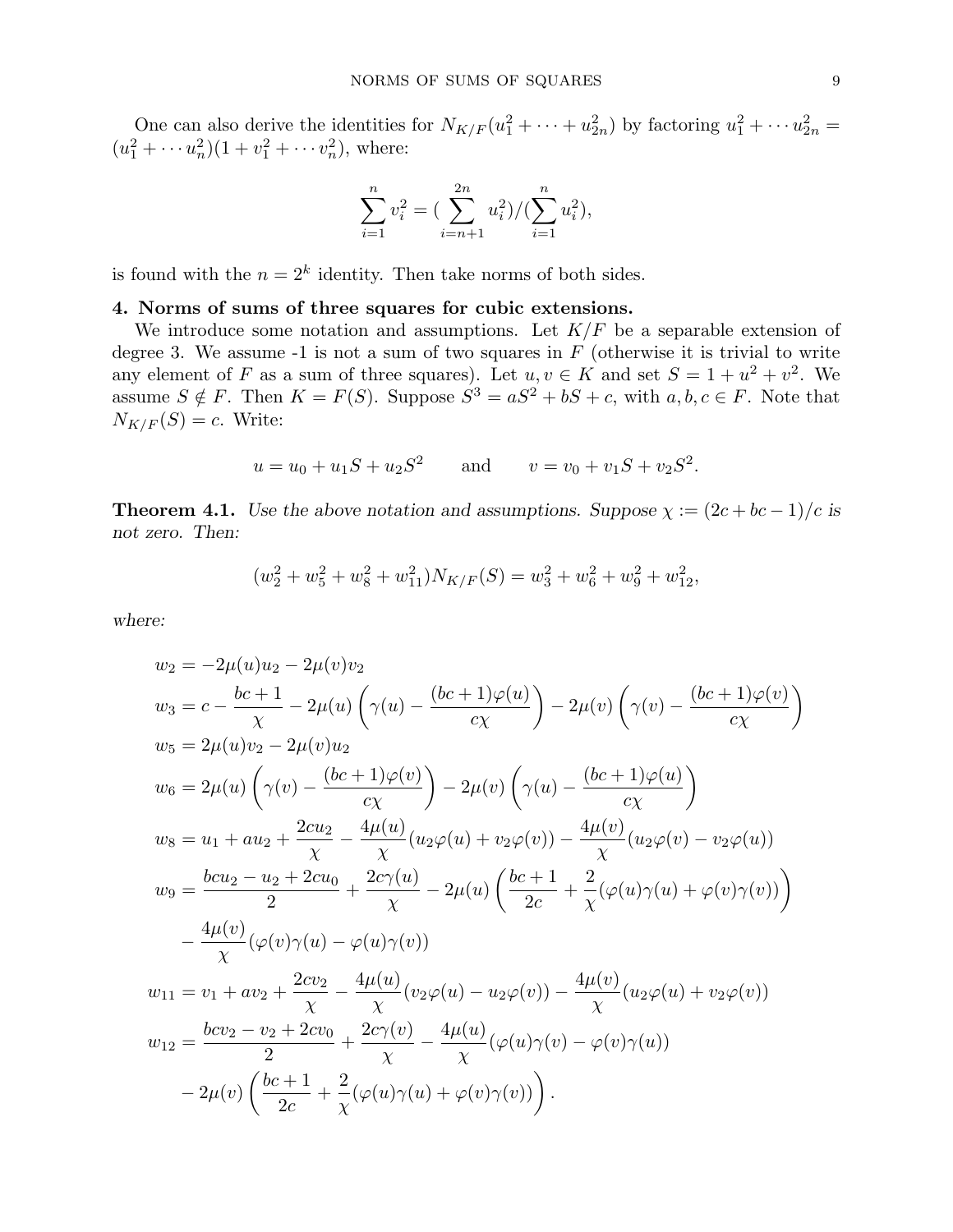Here we use:

$$
\varphi(u) = \frac{u_0 - bcu_0 + 2c^2u_1}{2c}
$$

$$
Q = \chi \left( \left( 1 + \frac{4\varphi(u)^2}{\chi^2} + \frac{4\varphi(v)^2}{\chi^2} \right) \right)
$$

$$
\psi(u) = \frac{bcu_2 + u_2 + 2cu_0}{2}
$$

$$
\mu(u) = \frac{1}{Q} \left( \psi(u) + \frac{2c\varphi(u)}{\chi} \right)
$$

$$
\gamma(u) = \frac{-bcu_0 - u_0 + 2c^2u_1}{2c}
$$

Proof. The reader who wishes to verify, with the aid of a computer, this identity needs to notice that the  $u_i$  and  $v_i$  are not independent. Comparing coefficients with respect to the basis  $\{1, S, S^2\}$  of  $S = 1 + u^2 + v^2$  yields:

$$
0 = 1 + u_0^2 + 2cu_1u_2 + acu_2^2 + v_0^2 + 2cv_1v_2 + acv_2^2
$$
  
\n
$$
1 = 2u_0u_1 + 2bu_1u_2 + (ab + c)u_2^2 + 2v_0v_1 + 2bv_1v_2 + (ab + c)v_2^2
$$
  
\n
$$
0 = 2u_0u_2 + u_1^2 + 2au_1u_2 + (a^2 + b)u_2^2 + 2v_0v_2 + v_1^2 + 2av_1v_2 + (a^2 + b)v_2^2.
$$

These relations,plus a Grobner basis program, are required for direct verification. We will, instead, derive the identity.

We begin, as in (3.1), by following the proof of Scharlau's Norm Principle. Set:

$$
P = \begin{pmatrix} 1 & 0 & u & v \\ 0 & 1 & -v & u \\ -u & v & 1 & 0 \\ -v & -u & 0 & 1 \end{pmatrix}.
$$

Then  $P^T P = S \cdot I$ . Let  $t : K \to F$  be the linear functional with  $t(1) = 1, t(S) = 0$  and  $t(S^2) = 0$  and let  $t_*$  be the induced transfer map. The key values are :

$$
q_1 := t_* \langle 1 \rangle = \begin{pmatrix} 1 & 0 & 0 \\ 0 & 0 & c \\ 0 & c & ac \end{pmatrix} \qquad q_3 := t_* \langle S \rangle = \begin{pmatrix} 0 & 0 & c \\ 0 & c & ac \\ c & ac & bc + a^2c \end{pmatrix}.
$$

Let  $Q_1 = diag(q_1, q_1, q_1, q_1)$  and similarly for  $Q_3$ . Then if  $R = \alpha(P)$  we have  $R^T Q_1 R = Q_3$ , by  $(2.1)$ .

We diagonalize  $q_3$  as follows: set  $q_2 = diag(1, c, -1)$ . Then for:

$$
m = \begin{pmatrix} (1 - bc)/(2c) & 0 & (1 + bc)/(2c) \\ -a & 1 & 1 \\ 1 & 0 & -1 \end{pmatrix}
$$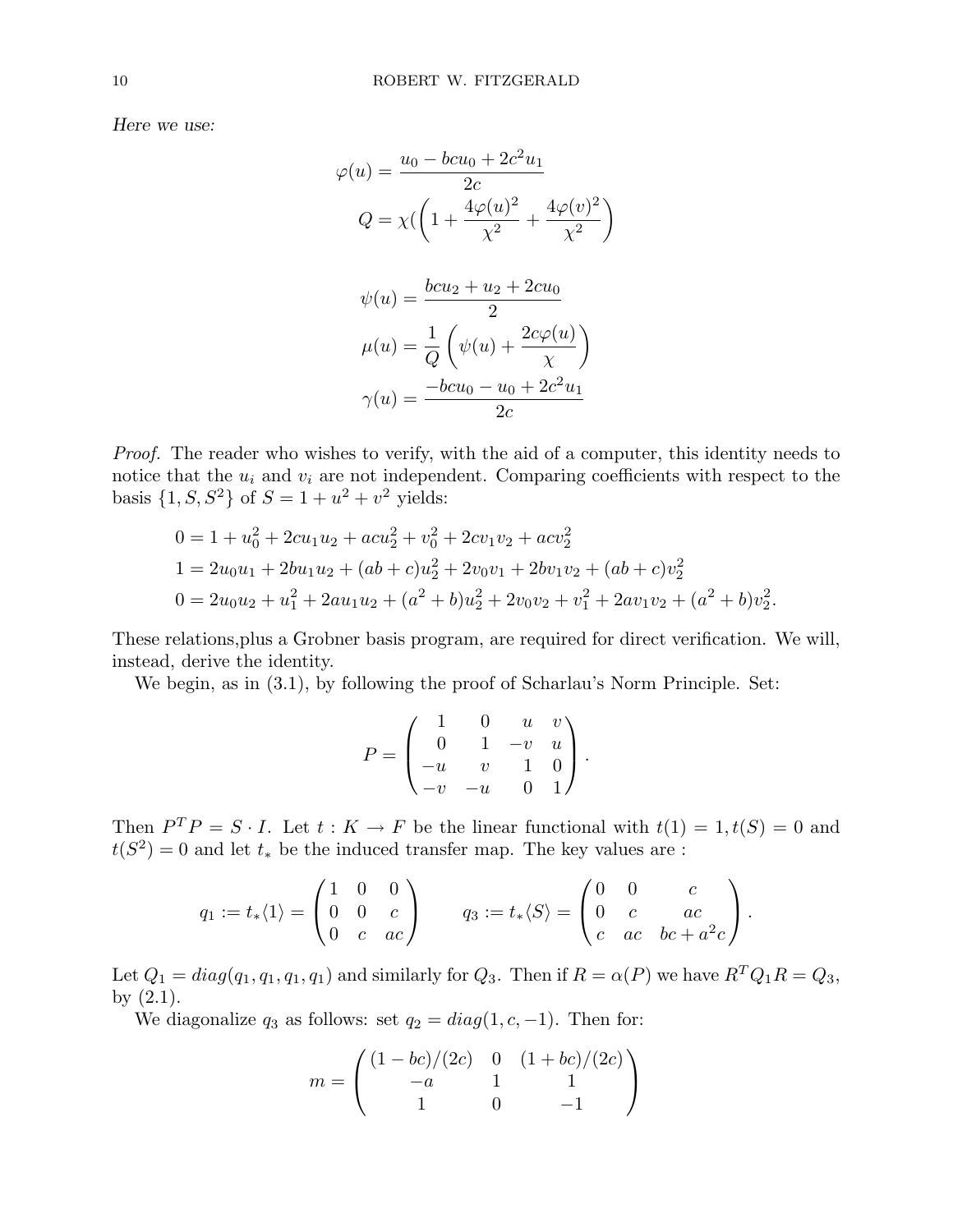we have  $m^T q_3 m = q_2$ . Let M be the block diagonal matrix of four copies of m and similarly for  $Q_2$ . Then:

$$
(RM)^T Q_1 (RM) = Q_2.
$$

The object is to modify  $RM$  to  $N$ , as in the proof of Witt's Cancellation Theorem, so that  $N^TQ_1N = Q_2$  as before while the  $\{1, 4, 7, 10\}$ -submatrix of N is the identity. Then if  $w = N^{-1}e_2$  we have  $0 = Q_1(e_2) = Q_2(w)$  and  $w_1 = w_4 = w_7 = w_{10} = 0$ . Hence:

(4.2) 
$$
c(w_2^2 + w_5^2 + w_8^2 + w_{11}^2) = w_3^2 + w_6^2 + w_9^2 + w_{12}^2.
$$

Since  $c = N_{K/F}(S)$ , (4.2) is our desired identity.

We will use hyperplane reflections to modify  $RM$ . Let  $B$  be the symmetric bilinear form associated to  $Q_1$ , that is,  $B(x,y) = x^T Q_1 y$ . If  $Q_1(y) \neq 0$  then the hyperplane reflection at  $y$  is:

$$
T_y: x \mapsto x - \frac{2B(x, y)}{Q_1(y)}y.
$$

The matrix of  $T_y$ , with respect to the standard basis, is  $I - (2/Q_1(y))yy^TQ_1$ .

Set  $z_1 = RMe_1 - e_1$ , where  $e_1$  is the first vector in the standard basis. Then:

$$
Q_1(z_1) = Q_2(e_1) - 2B(e_1, RMe_1) + Q_1(e_1)
$$
  
=  $2 - 2\frac{1 - bc}{2c} = \chi$ .

We are assuming  $\chi \neq 0$ . (If  $\chi = 0$  then  $z_1$  must be replaced by  $RMe_1 + e_1$  and the identity reworked.) Set  $T_1 = T_{z_1}$ . Then  $(T_1 RM)^T Q_1 (T_1 RM) = Q_2$  and:

$$
T_1RM = \begin{pmatrix} 1 & 0 & \dots & 0 \\ 0 & & & \\ \vdots & & * & \\ 0 & & & \end{pmatrix}.
$$

We continue the process. Set  $z_2 = T_1TRMe_4 - e_4$ . Then  $z_2 = RMe_4 - e_4$  and  $Q_1(z_2) =$  $\chi \neq 0$ . Set  $T_2 = T_{z_2}$ . Next, set  $z_3 = T_2T_1RMe_7 - e_7$ . Then:

$$
z_3 = RMe_7 - e_7 - \frac{2\varphi(v)}{\chi} z_2 + \frac{2\varphi(u)}{\chi} z_1
$$

$$
Q_1(z_3) = \chi \left( 1 + \frac{4\varphi(u)^2}{\chi^2} + \frac{4\varphi(v)^2}{\chi^2} \right).
$$

Since we are assuming that -1 is not a sum of two squares in F, we have  $Q_1(z_3) \neq 0$ . We shorten  $Q(z_3)$  to  $Q$ . So set  $T_3 = T_{z_3}$ .

Lastly, set  $z_4 = T_3T_2T_1RMe_{10} - e_{10}$ . Then:

$$
z_4 = RMe_{10} - e_{10} + \frac{2\varphi(u)}{\chi} z_2 + \frac{2\varphi(v)}{\chi} z_1
$$
  
 
$$
Q_1(z_4) = Q.
$$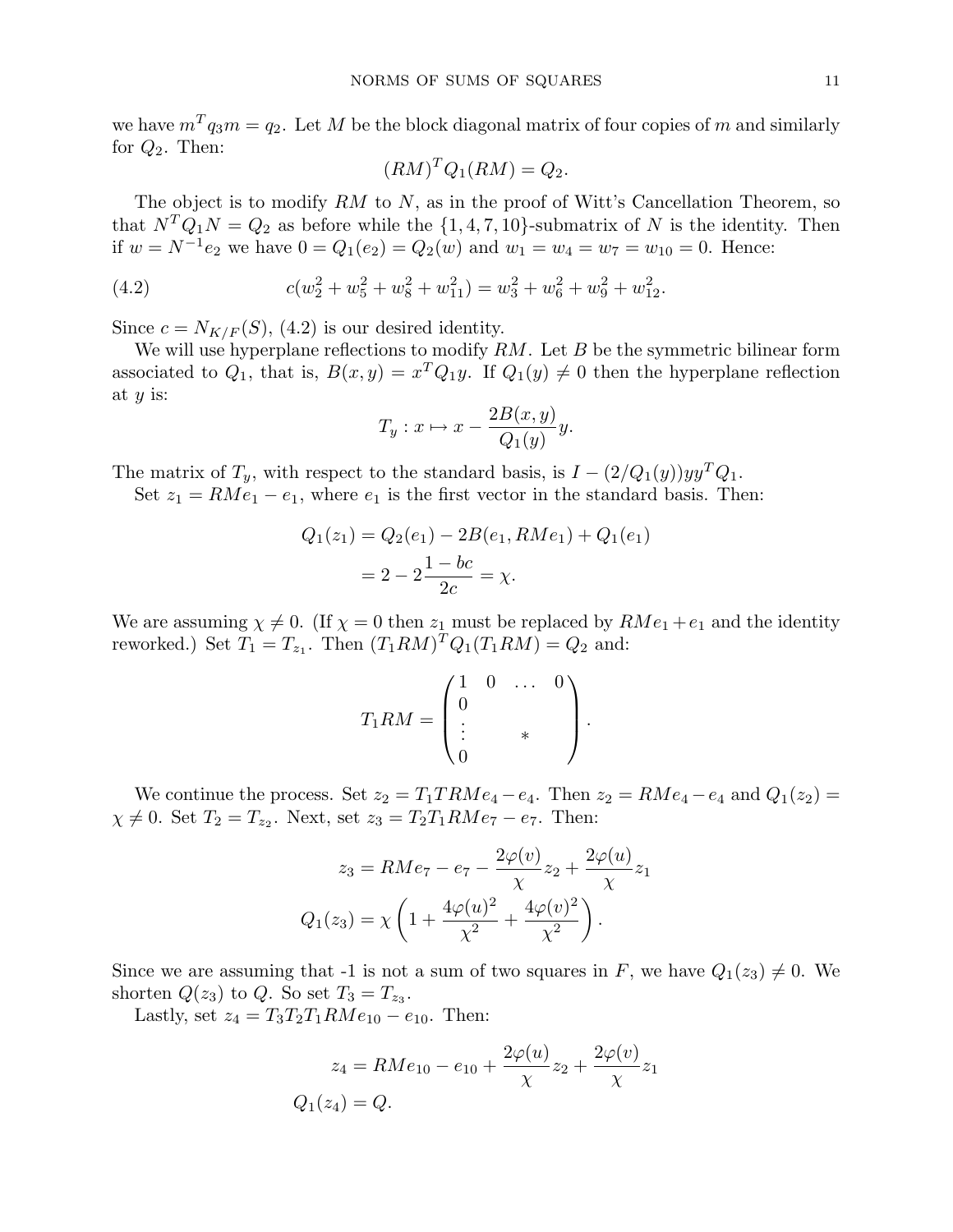Set  $T_4 = T_{z_4}$ . Our modified isometry is  $N = T_4T_3T_2T_1RM$ , that is,  $N^TQ_1N = Q_2$  and the  $\{1, 4, 7, 10\}$ -submatrix of N is the identity matrix. Our identity arises from the coordinates of  $w = N^{-1}e_2$ .

We sketch the computation of  $w$ . First, every hyperplane reflection is an involution so that  $T_i^{-1} = T_i$  for each i. A striaght-forward computation yields:

$$
T_1 T_2 T_3 T_4 (e_2) = e_2 - \frac{2c}{\chi} z_1 - 2\mu(u) z_3' - 2\mu(v) z_4'
$$
  
where  $z_3' = R M e_7 - e_7 + \frac{2\varphi(v)}{\chi} z_2 - \frac{2\varphi(u)}{\chi} z_1$   
 $z_4' = R M e_{10} - e_{10} - \frac{2\varphi(u)}{\chi} z_2 - \frac{2\varphi(v)}{\chi} z_1.$ 

 $R^{-1}$  can be computed using (2.2)(2). Set  $R^* = \alpha(P^T)$ . Then  $R^*R = \alpha(S) \cdot I$ . Now:

$$
\alpha(S) = \begin{pmatrix} 0 & 0 & c \\ 1 & 0 & b \\ 0 & 1 & a \end{pmatrix} \text{ and } \alpha(S)^{-1} = \frac{1}{c} \begin{pmatrix} -b & c & 0 \\ -a & 0 & c \\ 1 & 0 & 0 \end{pmatrix}.
$$

So  $R^{-1} = diag(\alpha(S)^{-1}, \alpha(S)^{-1}, \alpha(S)^{-1}, \alpha(S)^{-1})R^*$ . Lastly,

$$
m^{-1} = \begin{pmatrix} c & 0 & (bc+1)/2 \\ 0 & 1 & a \\ c & 0 & (bc-1)/2 \end{pmatrix}.
$$

The formulas for the  $w_i$ ,  $i \neq 1, 4, 7, 10$ , follow.  $\Box$ 

The final remarks of Section 3 hold here as well. To get an identity for  $N_{K/F}(1+u^2+v^2)$ multiply both sides of (4.1) by  $w_2^2 + w_5^2 + w_8^2 + w_{11}^2$  and apply the four square identity. To get an identity for  $N_{K/F}(u_1^2 + u_2^2 + u_3^2 + u_4^2)$  factor:

$$
u_1^2 + u_2^2 + u_3^2 + u_4^2 = (u_1^2 + u_2^2) \left( 1 + \frac{u_3^2 + u_4^2}{u_1^2 + u_2^2} \right)
$$
  
= 
$$
(u_1^2 + u_2^2) \left( 1 + \left( \frac{u_1 u_3 + u_2 u_4}{u_1^2 + u_2^2} \right)^2 + \left( \frac{u_1 u_4 - u_2 u_3}{u_1^2 + u_2^2} \right)^2 \right).
$$

Apply the identity from (4.1) to the norm of the second term and the identity of (1.3) to the norm of the first term, then apply the two square identity twice.

Lastly, the argument of (4.1) can be used to find other identities. For the norm of  $1 + u^2 + v^2$  from larger extensions one needs more hyperplane reflections fo modify RM. For sums of more squares one requires a different initial matrix  $P$ . For instance, for one plus a sum of four squares use the matrix implicit in [3, p. 2] and for one plus the sum of eight squares use [3, p.93].